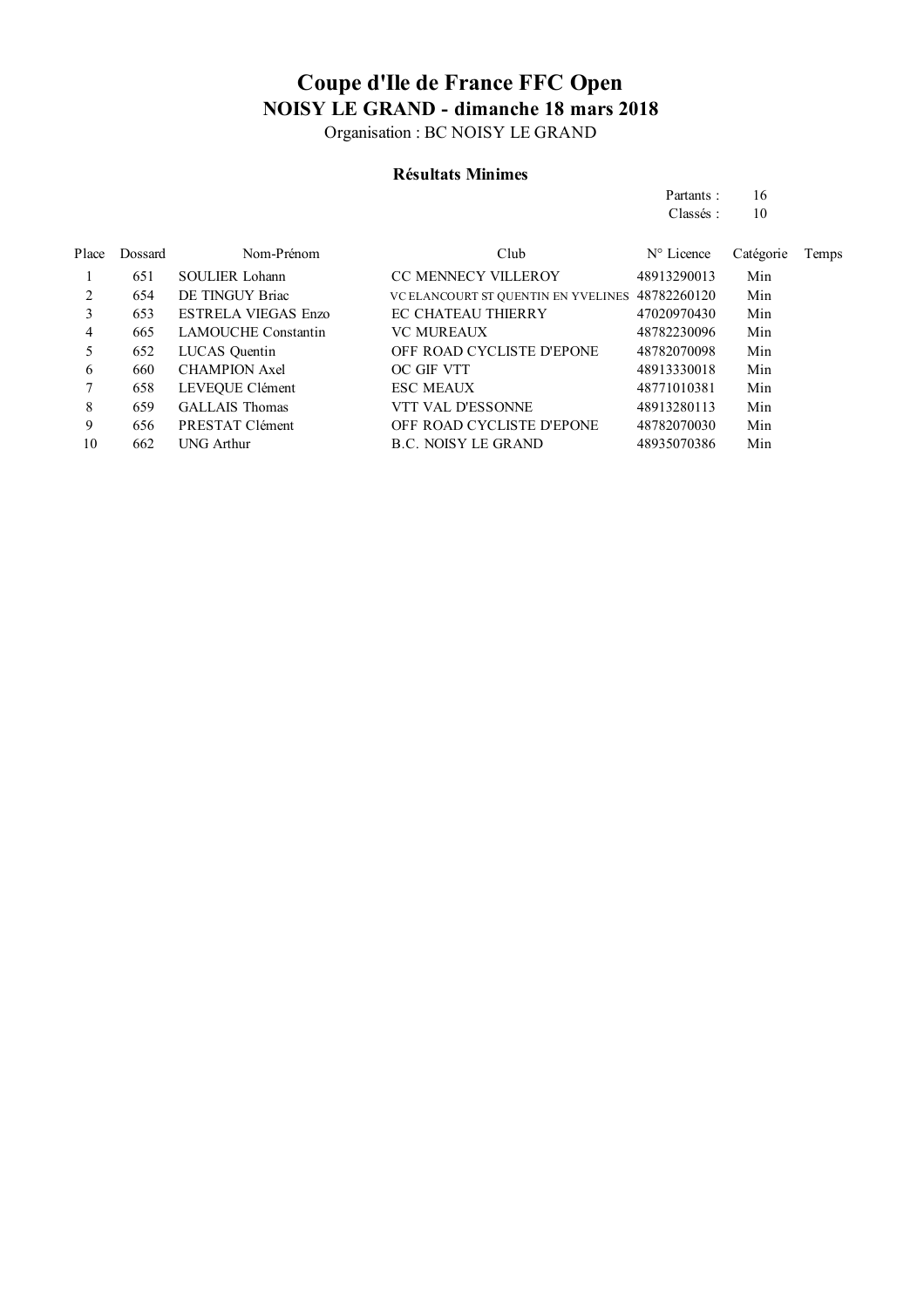Organisation : BC NOISY LE GRAND

#### **Résultats Cadettes**

| Partants: | 5 |
|-----------|---|
| Classés:  |   |

| Place | Dossard | Nom-Prénom            | Club                                            | $N^{\circ}$ Licence Catégorie |       | Temps |
|-------|---------|-----------------------|-------------------------------------------------|-------------------------------|-------|-------|
|       | 502     | <b>GOERGEN</b> Océane | ARGENTEUIL VAL DE SEINE 95                      | 48957080183                   | Cad F |       |
|       | 503     | TETART Marie          | B.C. NOISY LE GRAND                             | 48935070036                   | Cad F |       |
|       | 504     | LIGNIER Camille       | <b>ESC MEAUX</b>                                | 48771010022                   | Cad F |       |
| 4     | 505     | KERBIOUET Anaëlle     | VC ELANCOURT ST QUENTIN EN YVELINES 48782260092 |                               | Cad F |       |
|       |         |                       |                                                 |                               |       |       |

### **Résultats Minimes Filles**

| Partants: |  |
|-----------|--|
| Classés:  |  |

| Place | Dossard | Nom-Prénom           | Club.                     | N° Licence Catégorie |       | Temps |
|-------|---------|----------------------|---------------------------|----------------------|-------|-------|
|       | -601    | LEDOUX Mathilde      | OC GIF VTT                | 48913330031          | Min F |       |
|       |         | 603 DE SALVO Mélanie | B.C. NOISY LE GRAND       | 48935070207          | Min F |       |
|       |         | 602 RADIER Camille   | OFF ROAD CYCLISTE D'EPONE | 48782070115          | Min F |       |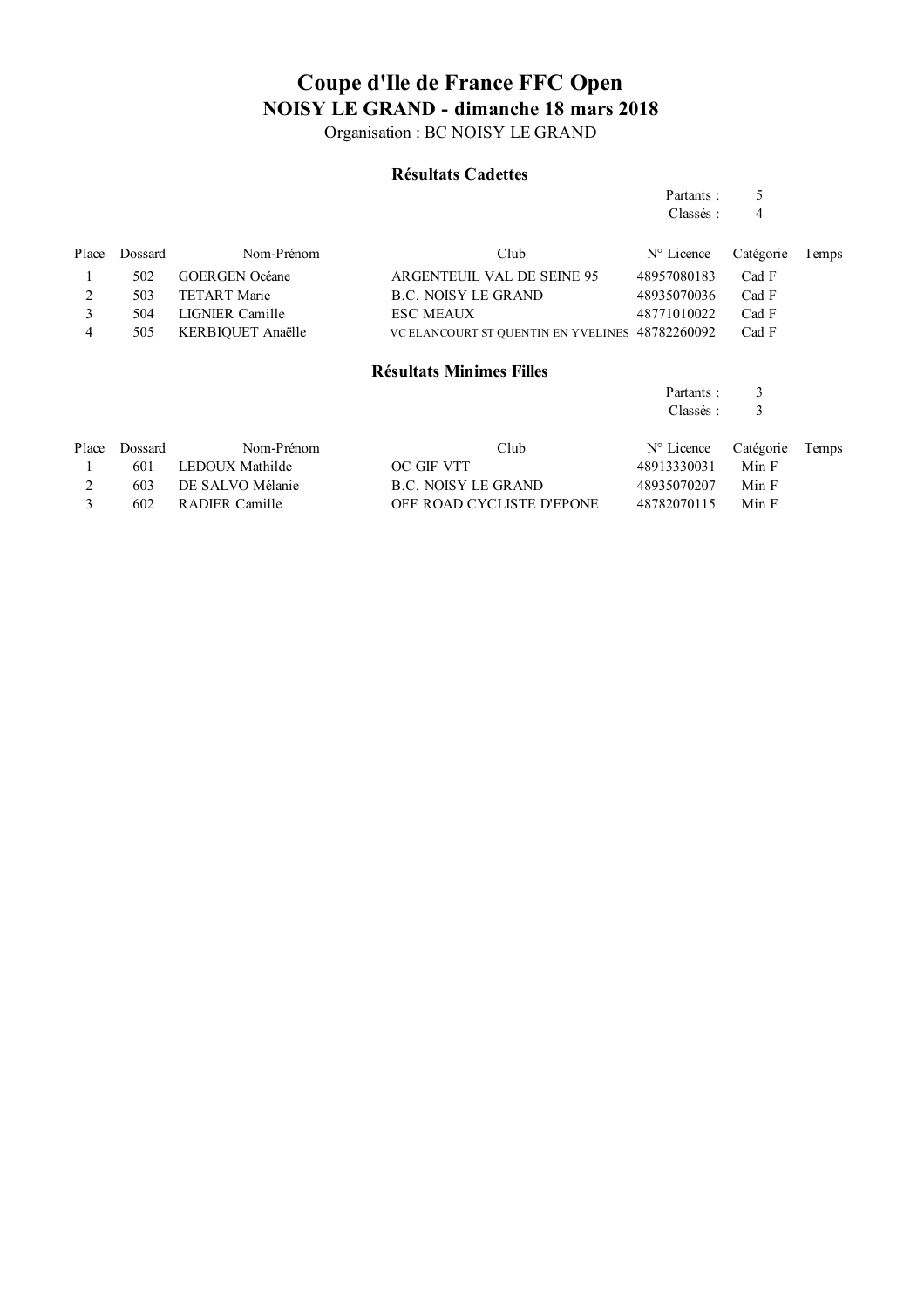Organisation : BC NOISY LE GRAND

#### **Résultats Cadets**

#### Partants : 26 Classés : 21

| Place | Dossard | Nom-Prénom              | Club                       | N° Licence    | Catégorie | Temps |
|-------|---------|-------------------------|----------------------------|---------------|-----------|-------|
| 1     | 571     | RICHARD ANDRADE Florian | US METRO TRANSPORTS        | 48750240161   | Cad       |       |
| 2     | 574     | <b>GARIN</b> Maxime     | US MAULE CYCLISME          | 48782280259   | Cad       |       |
| 3     | 551     | <b>BENOIST Tom</b>      | <b>ESC MEAUX</b>           | 48771010068   | Cad       |       |
| 4     | 553     | <b>CASTILLE Noé</b>     | CC IGNY PALAISEAU 91       | 48913050193   | Cad       |       |
| 5     | 552     | VAVASSEUR Maxime        | OFF ROAD CYCLISTE D'EPONE  | 48782070128   | Cad       |       |
| 6     | 556     | <b>SAVINA Hugo</b>      | US DOMONT CYCLISME         | 48957020205   | Cad       |       |
| 7     | 554     | <b>FERNANDES</b> Jules  | US METRO TRANSPORTS        | 48750240006   | Cad       |       |
| 8     | 555     | POLETTO Antoine         | VC MONTIGNY BRETONNEUX     | 48782350311   | Cad       |       |
| 9     | 560     | MIGLIORE Paul           | OC GIF VTT                 | 48913330040   | Cad       |       |
| 10    | 558     | <b>NOEL Maxime</b>      | PARISIS A.C. 95            | 48957140020   | Cad       |       |
| 11    | 569     | VERDOOLAEGHE Jehan      | EC CHATEAU THIERRY         | 47020970293   | Cad       |       |
| 12    | 566     | <b>CHARLOTTE Thomas</b> | <b>TOBESPORT</b>           | 52492830174   | Cad       |       |
| 13    | 559     | <b>LEBARGY</b> Pierre   | OFF ROAD CYCLISTE D'EPONE  | 48782070029   | Cad       |       |
| 14    | 561     | <b>BLOND</b> Lucas      | EC CHATEAU THIERRY         | 47020970442   | Cad       |       |
| 15    | 576     | <b>SAYAG</b> Corentin   | OC GIF VTT                 | FSGT          | Cad       |       |
| 16    | 567     | <b>JAQUINANDI Lucas</b> | OFF ROAD CYCLISTE D'EPONE  | 48782070088   | Cad       |       |
| 17    | 575     | <b>BONO</b> Emmanuel    | OC GIF VTT                 | FSGT          | Cad       |       |
| 18    | 577     | STOCARD Loriano         | AS THOMERY VTT             | <b>UFOLEP</b> | Cad       |       |
| 19    | 565     | <b>LEHMANN Matthieu</b> | <b>B.C. NOISY LE GRAND</b> | 48935070024   | Cad       |       |
| 20    | 572     | <b>GRAVOST Eliott</b>   | OLYMPIC GARENNOIS VTT      | 48924140048   | Cad       |       |
| 21    | 570     | <b>AUFFRAY Mathis</b>   | OC GIF VTT                 | 48913330050   | Cad       |       |
|       |         |                         |                            |               |           |       |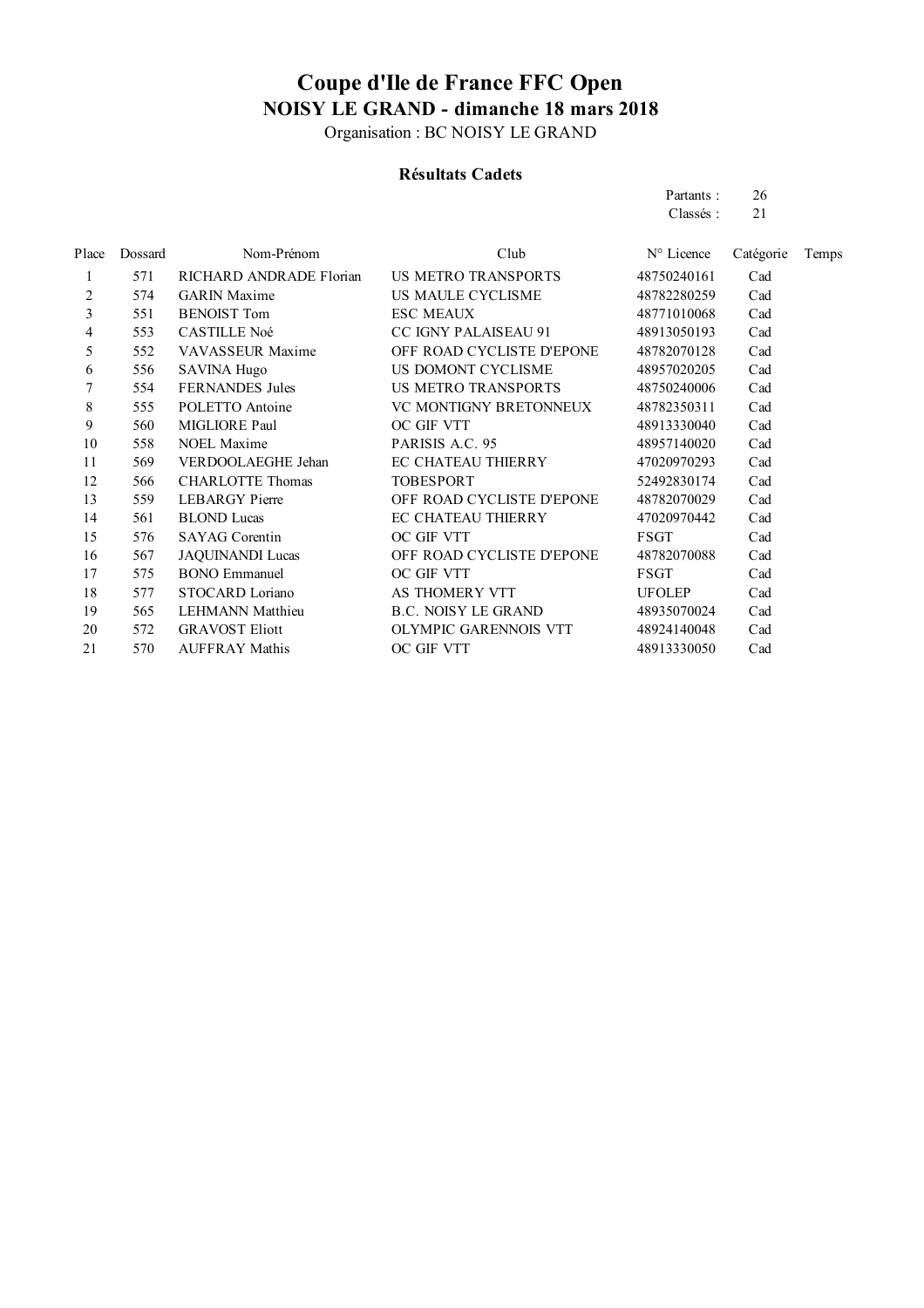Organisation : BC NOISY LE GRAND

### **Résultats Juniors**

|       |         |                            |                                     | Partants:           | 15        |       |
|-------|---------|----------------------------|-------------------------------------|---------------------|-----------|-------|
|       |         |                            |                                     | Classés:            | 9         |       |
| Place | Dossard | Nom-Prénom                 | Club                                | $N^{\circ}$ Licence | Catégorie | Temps |
|       | 151     | PERRET Raphael             | OC GIF VTT                          | 48913330034         | Jun       |       |
|       | 164     | ROSSION Tom                | EC CHATEAU THIERRY                  | 47020970423         | Jun       |       |
| 3     | 160     | <b>LEFEVRE Alexis</b>      | E C V BOULZICOURT                   | 46080420156         | Jun       |       |
| 4     | 155     | <b>HOSOTTE Adrien</b>      | OC GIF VTT                          | 48913330055         | Jun       |       |
| 5     | 157     | DE SALVO Lucas             | B.C. NOISY LE GRAND                 | 48935070239         | Jun       |       |
| 6     | 166     | <b>KERBIQUET Tristan</b>   | VC ELANCOURT ST QUENTIN EN YVELINES | 48782260070         | Jun       |       |
|       | 163     | <b>VERSCHOOR Sebastian</b> | <b>COURBEVOIE TRIATHLON</b>         | <b>FFTRI</b>        | Jun       |       |
| 8     | 161     | LOIRE Guylain              | <b>EC CHATEAU THIERRY</b>           | 47020970407         | Jun       |       |
| 9     | 162     | <b>JOURDAN Léo</b>         | ROUE D'OR CONFLANAISE               | 48782100304         | Jun       |       |
|       |         |                            |                                     |                     |           |       |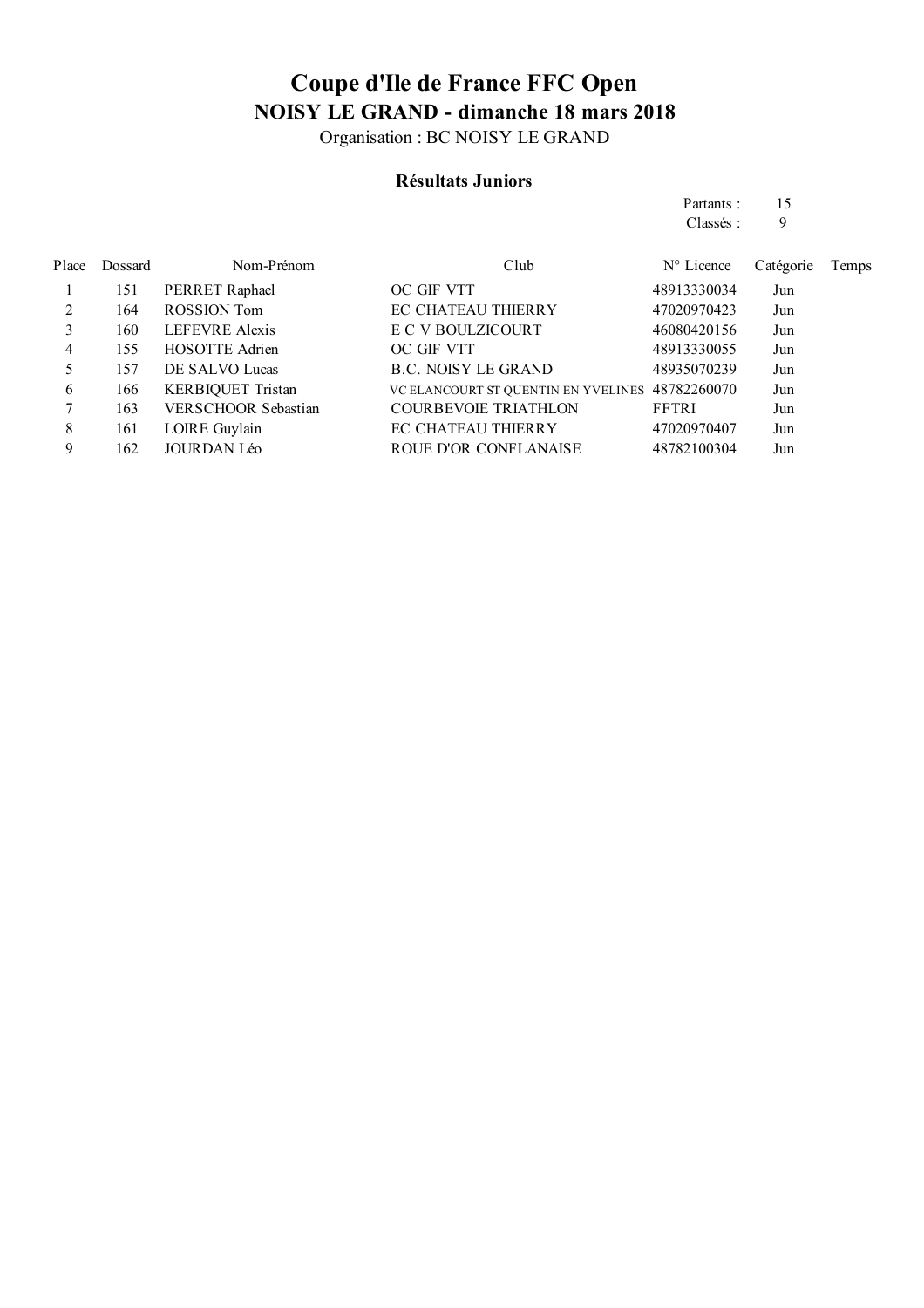Organisation : BC NOISY LE GRAND

### **Résultats Seniors et Juniors Féminines**

|       |         |                       |                               | Partants:           | 11        |       |
|-------|---------|-----------------------|-------------------------------|---------------------|-----------|-------|
|       |         |                       |                               | Classés:            | 6         |       |
| Place | Dossard | Nom-Prénom            | Club                          | $N^{\circ}$ Licence | Catégorie | Temps |
|       | 423     | <b>STUMPF Fanny</b>   | <b>ESC MEAUX</b>              | 48771010143         | Sen F     |       |
| 2     | 424     | <b>FONTAINE Elora</b> | OFF ROAD CYCLISTE D'EPONE     | 48782070044         | Sen F     |       |
| 3     | 452     | ROST Cynthia          | OFF ROAD CYCLISTE D'EPONE     | 48782070127         | Jun F     |       |
| 4     | 454     | DALLIER Amélie        | <b>BONNIERES V.T.T.</b>       | 48782470013         | Jun F     |       |
|       | 422     | CARRE Léaldine        | <b>CSM VILLENEUVE GARENNE</b> | 48924200170         | Sen F     |       |
| 6     | 455     | <b>BRETTE Léa</b>     | OC GIF VTT                    | 48913330059         | Jun F     |       |
|       |         |                       |                               |                     |           |       |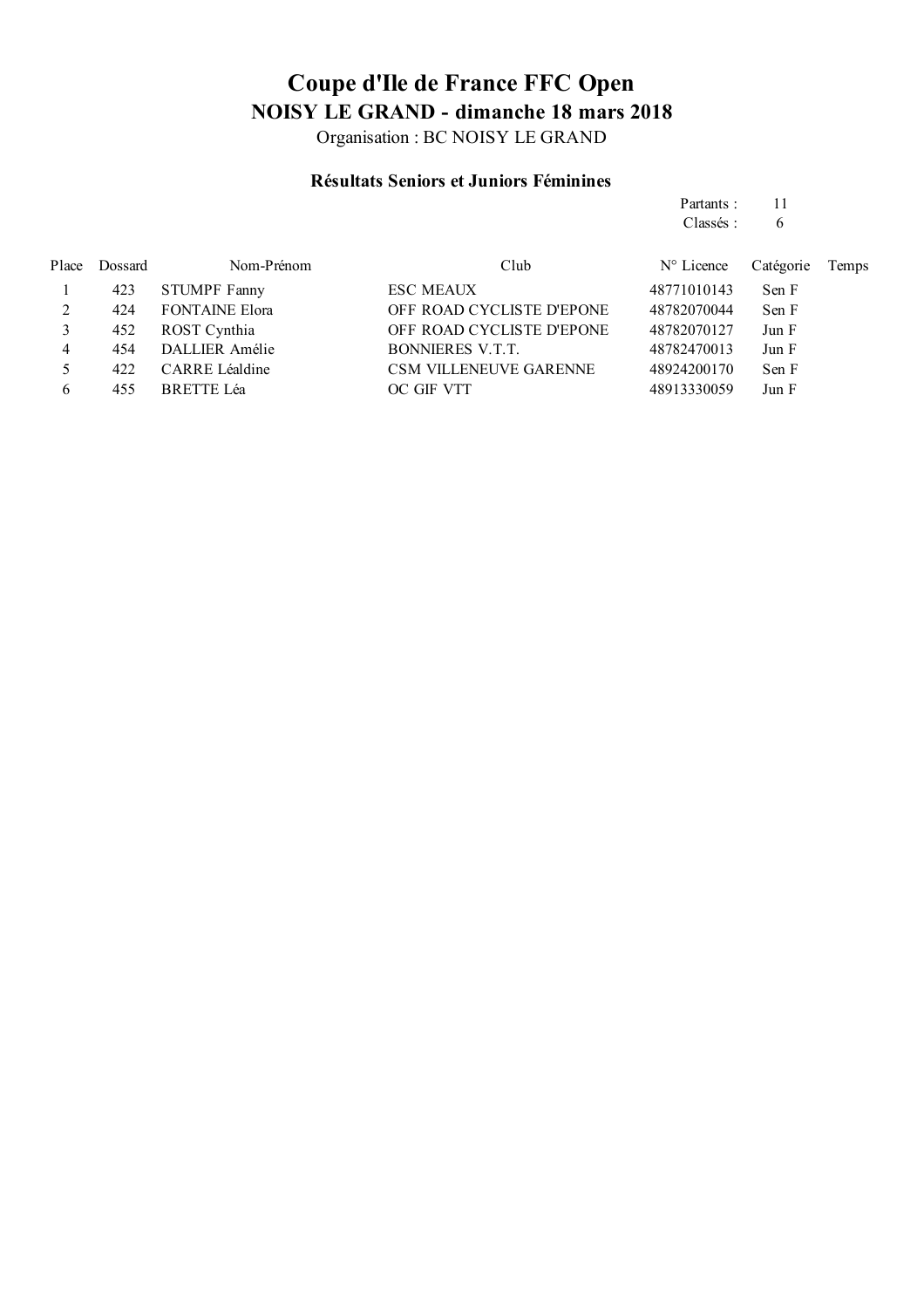Organisation : BC NOISY LE GRAND

### **Résultats Espoirs**

| Partants: | 15 |
|-----------|----|
| Classés:  | 10 |

| Place | Dossard | Nom-Prénom              | Club                             | $N^{\circ}$ Licence | Catégorie | Temps |
|-------|---------|-------------------------|----------------------------------|---------------------|-----------|-------|
|       | 113     | <b>AUVIN Clément</b>    | <b>CLUB CYCLISTE GRAND REIMS</b> | 46510130289         | Esp       |       |
|       | 101     | <b>ORCHAMPT</b> Antoine | US DOMONT CYCLISME               | 48957020039         | Esp       |       |
| 3     | 115     | <b>LETURCQ Geoffrey</b> | US DOMONT CYCLISME               | 48957020206         | Esp       |       |
| 4     | 111     | <b>STUMPF Florian</b>   | <b>ESC MEAUX</b>                 | 48771010144         | Esp       |       |
|       | 103     | <b>BERTRAND</b> Loic    | OC GIF VTT                       | 48913330027         | Esp       |       |
| 6     | 102     | <b>PARMENTIER Hugo</b>  | <b>B.C. NOISY LE GRAND</b>       | 48935070196         | Esp       |       |
|       | 114     | <b>GARYGA</b> Baptiste  | OFF ROAD CYCLISTE D'EPONE        | 48782070134         | Esp       |       |
| 8     | 104     | <b>MARFOUTINE Joss</b>  | <b>ROUE D'OR CONFLANAISE</b>     | 48782100108         | Esp       |       |
| 9     | 110     | <b>BEYER</b> Julien     | OC GIF VTT                       | 48913330020         | Esp       |       |
| 10    | 105     | VERLET William          | US MAULE CYCLISME                | 48782280271         | Esp       |       |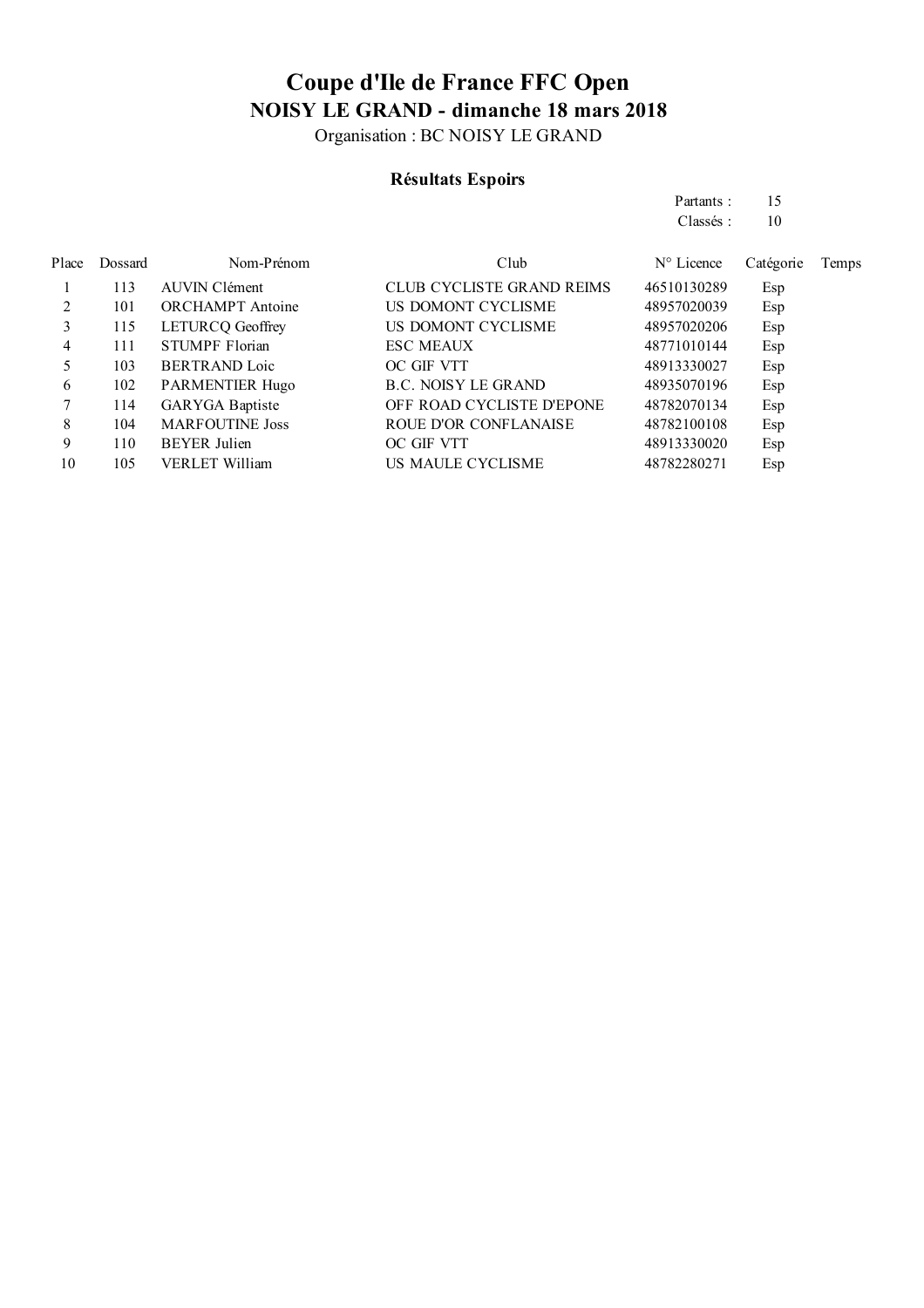Organisation : BC NOISY LE GRAND

### **Résultats Seniors**

|                |         |                       |                            | Partants:           | 16        |       |
|----------------|---------|-----------------------|----------------------------|---------------------|-----------|-------|
|                |         |                       |                            | Classés:            | 8         |       |
| Place          | Dossard | Nom-Prénom            | Club                       | $N^{\circ}$ Licence | Catégorie | Temps |
|                | 11      | <b>BAZIN Nicolas</b>  | US DOMONT CYCLISME         | 48957020163         | Sen       |       |
| 2              | 13      | TRAULET Emeric        | US DOMONT CYCLISME         | 48957020199         | Sen       |       |
| 3              | 12      | PHILIPP Renaud        | <b>ESC MEAUX</b>           | 48771010078         | Sen       |       |
| $\overline{4}$ | 17      | STUYVERS Kévin        | US DOMONT CYCLISME         | 48957020219         | Sen       |       |
| 5              | 6       | <b>LORAIN Quentin</b> | <b>B.C. NOISY LE GRAND</b> | 48935070378         | Sen       |       |
| 6              | 2       | THIEBAULT Robin       | LES BLEUS DE FRANCE        | 48924020016         | Sen       |       |
| 7              |         | <b>SEZNEC Hoel</b>    | OC GIF VTT                 | 48913330035         | Sen       |       |
| 8              | 4       | CERVESATO Enzo        | OLYMPIQUE C.V.O.           | 48957120116         | Sen       |       |
|                |         |                       |                            |                     |           |       |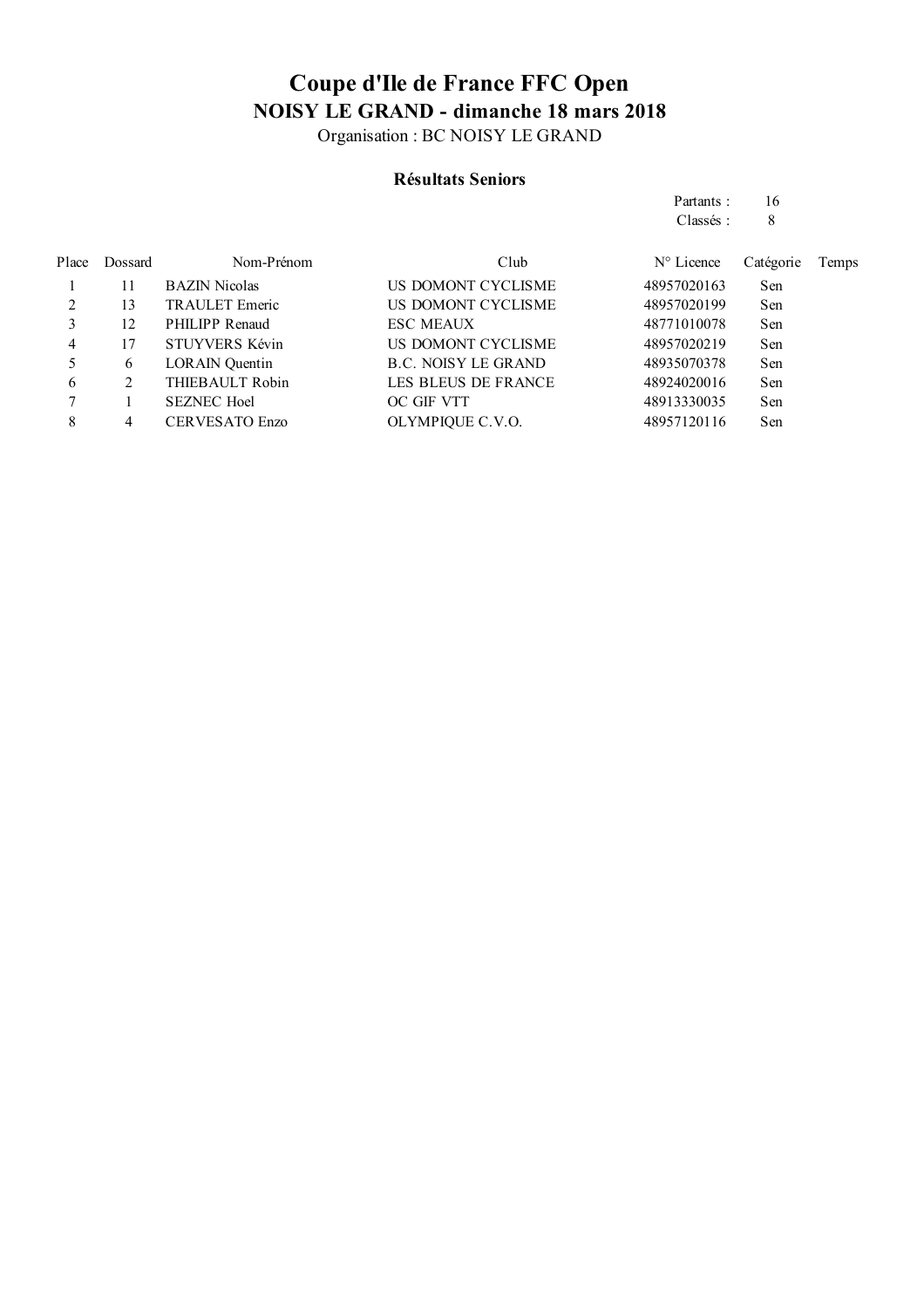Organisation : BC NOISY LE GRAND

### **Résultats Masters 1 et 2**

|       |         |                          |                                  | Partants:   | 19               |       |
|-------|---------|--------------------------|----------------------------------|-------------|------------------|-------|
|       |         |                          |                                  | Classés:    | 10               |       |
| Place | Dossard | Nom-Prénom               | Club                             | N° Licence  | Catégorie        | Temps |
| 1     | 231     | SACCOMANDI John          | PARISIS A.C. 95                  | 48957140149 | Mas 2            |       |
| 2     | 232     | DIMEY nicolas            | OC GIF VTT                       | 48913330053 | Mas <sub>1</sub> |       |
| 3     | 235     | <b>JOBARD</b> Guillaume  | OC GIF VTT                       | 48913330029 | Mas 1            |       |
| 4     | 233     | <b>ANCEL Pierre Yves</b> | US DOMONT CYCLISME               | 48957020207 | Mas 2            |       |
| 5     | 234     | <b>BUFFE</b> Julien      | OC GIF VTT                       | 48913330045 | Mas 1            |       |
| 6     | 244     | LA MONTAGNE Alexis       | <b>TEAM VTT MAISSE</b>           | 48913250035 | Mas 2            |       |
|       | 240     | <b>SURARDT Nicolas</b>   | <b>B.C. NOISY LE GRAND</b>       | 48935070082 | Mas 2            |       |
| 8     | 237     | <b>DENIVET Amaud</b>     | UNION SPORTIVE TRILPORT GERMIGNY | 48771320046 | Mas 2            |       |
| 9     | 238     | DIRHEIMER Mickaël        | PARIS CYCLISTE OLYMPIQUE         | 48750160373 | Mas 2            |       |
| 10    | 243     | <b>GUERRIN Stéphane</b>  | UNION SPORTIVE TRILPORT GERMIGNY | 48771320049 | Mas 2            |       |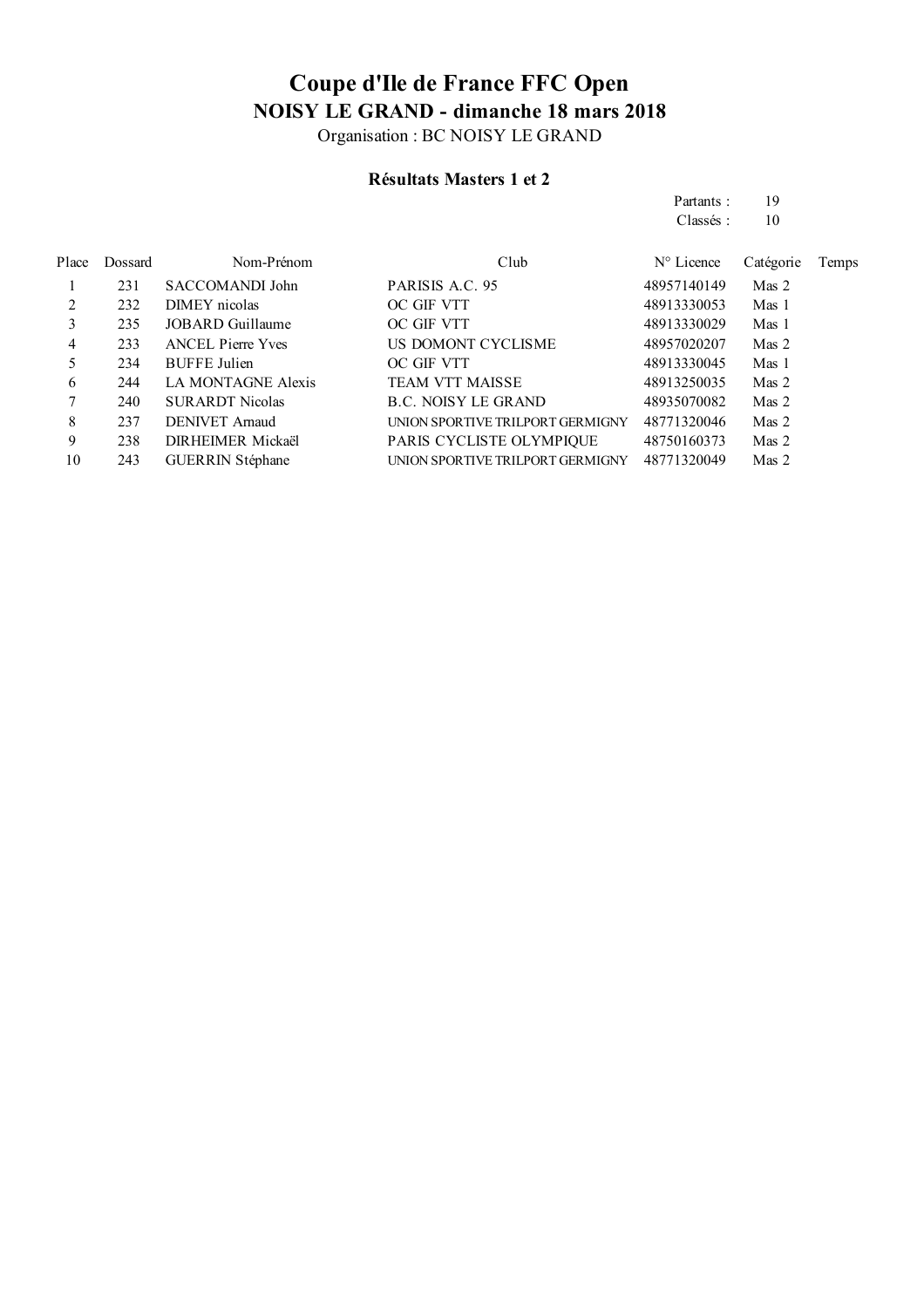Organisation : BC NOISY LE GRAND

### **Résultats Masters 3-4-5**

Partants : 48 Classés : 28

| Place          | Dossard | Nom-Prénom                      | Club                       | N° Licence  | Catégorie | Temps |
|----------------|---------|---------------------------------|----------------------------|-------------|-----------|-------|
| 1              | 331     | <b>CHARTIER Cédric</b>          | <b>AV THIAIS</b>           | 48946270256 | Mas 3     |       |
| $\overline{c}$ | 359     | <b>CORBEAU Laurent</b>          | EC MONTGERON VIGNEUX       | 48913070045 | Mas 4     |       |
| 3              | 332     | <b>DURAND</b> Alexis            | <b>US METRO TRANSPORTS</b> | 48750240276 | Mas 3     |       |
| 4              | 376     | TELLIER Jean Philippe           | PARIS CYCLISTE OLYMPIQUE   | 48750160291 | Mas 5     |       |
| 5              | 374     | <b>CRENEL Didier</b>            | US DOMONT CYCLISME         | 48957020037 | Mas 5     |       |
| 6              | 336     | <b>BIDENNE Loïc</b>             | <b>JS FERTE GAUCHER</b>    | 48771140349 | Mas 4     |       |
| 7              | 333     | <b>ATZERT</b> Alexandre         | <b>B.C. NOISY LE GRAND</b> | 48935070098 | Mas 4     |       |
| 8              | 372     | PICCIN Michel                   | TEAM VTT MAISSE            | 48913250056 | Mas 5     |       |
| 9              | 347     | MICHOUT Eric                    | US MAULE CYCLISME          | 48782280161 | Mas 4     |       |
| 10             | 377     | <b>REMENIERAS</b> Jean Pierre   | AS MONTLOUIS CYCLISME      | 44370340156 | Mas 5     |       |
| 11             | 386     | <b>AMIOT Gilles</b>             | <b>VC MUREAUX</b>          | 48782230044 | Mas 5     |       |
| 12             | 381     | CASTILLO Frédéric               | VC FONTAINEBLEAU AVON      | 48771130077 | Mas 5     |       |
| 13             | 334     | <b>RIOU Gilles</b>              | TEAM PELTRAX - CSD         | 48771150170 | Mas 3     |       |
| 14             | 375     | <b>PARMENTIER Franck</b>        | <b>B.C. NOISY LE GRAND</b> | 48935070203 | Mas 5     |       |
| 15             | 349     | <b>BRAUD</b> Christophe         | <b>JS FERTE GAUCHER</b>    | 48771140159 | Mas 4     |       |
| 16             | 335     | RODRIGUEZ Romuald               | EC CHATEAU THIERRY         | 47020970230 | Mas 3     |       |
| 17             | 346     | <b>BILLOT MORNET Christophe</b> | TEAM VTT MAISSE            | 48913250099 | Mas 4     |       |
| 18             | 371     | <b>POITEVIN Francis</b>         | TEAM VTT MAISSE            | 48913250102 | Mas 5     |       |
| 19             | 350     | FERNANDES José                  | US METRO TRANSPORTS        | 48750240108 | Mas 3     |       |
| 20             | 342     | <b>BERTRAND Thierry</b>         | <b>ESC MEAUX</b>           | 48771010125 | Mas 3     |       |
| 21             | 341     | <b>CHATAIGNER Dominique</b>     | AC POMMEUSE BOISSY         | 48771300019 | Mas 4     |       |
| 22             | 357     | TISSIER Sébastien               | TEAM VTT MAISSE            | 48913250038 | Mas 3     |       |
| 23             | 344     | TETART David                    | <b>B.C. NOISY LE GRAND</b> | 48935070138 | Mas 3     |       |
| 24             | 343     | <b>BUZON Franck</b>             | <b>B.C. NOISY LE GRAND</b> | 48935070018 | Mas 3     |       |
| 25             | 379     | REMENIERAS Hervé                | <b>B.C. NOISY LE GRAND</b> | 48935070268 | Mas 5     |       |
| 26             | 382     | <b>MAGNERON Eric</b>            | EC BOUCLES DE LA MARNE     | 48771260025 | Mas 5     |       |
| 27             | 388     | <b>NOEL Franck</b>              | <b>LES KOYOTES</b>         | 48750030006 | Mas 5     |       |
| 28             | 387     | MOYNET Christophe               | CSM VILLENEUVE GARENNE     | 48924200211 | Mas 5     |       |
|                |         |                                 |                            |             |           |       |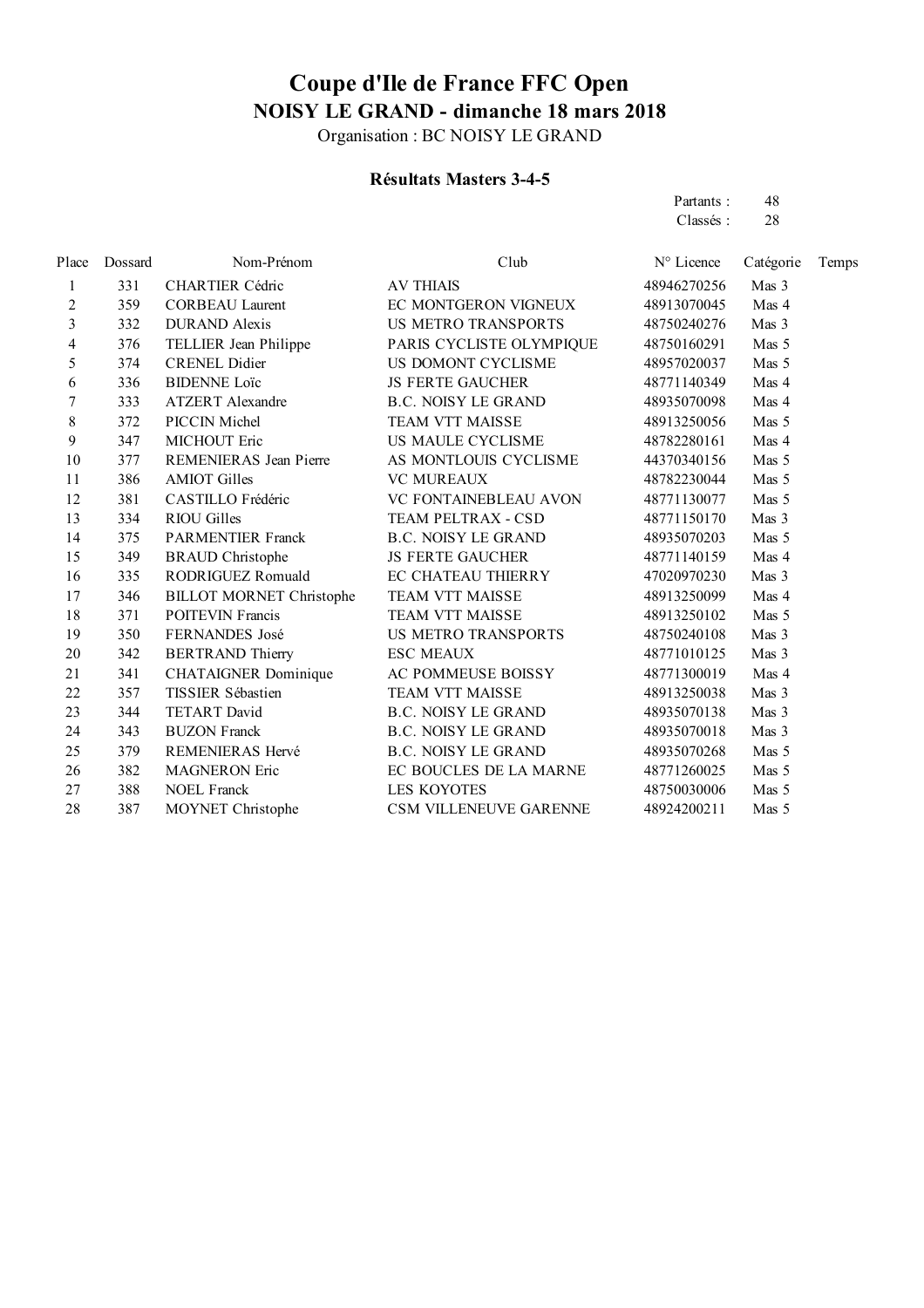Organisation : BC NOISY LE GRAND

#### **Résultats Tandems**

#### Partants : 4 Classés : 4

Place Dossard Nom-Prénom Club  $N^{\circ}$  Licence Catégorie Temps 1 401a BIARNE Marc US MAULE CYCLISME 48782280276 Tan 401b PICANT Franck US MAULE CYCLISME 48782280164 Tan 2 402a VERRE Thomas OFF ROAD CYCLISTE D'EPONE 48782070033 Tan 402b SVEHLA Yohan OFF ROAD CYCLISTE D'EPONE 48782070037 Tan